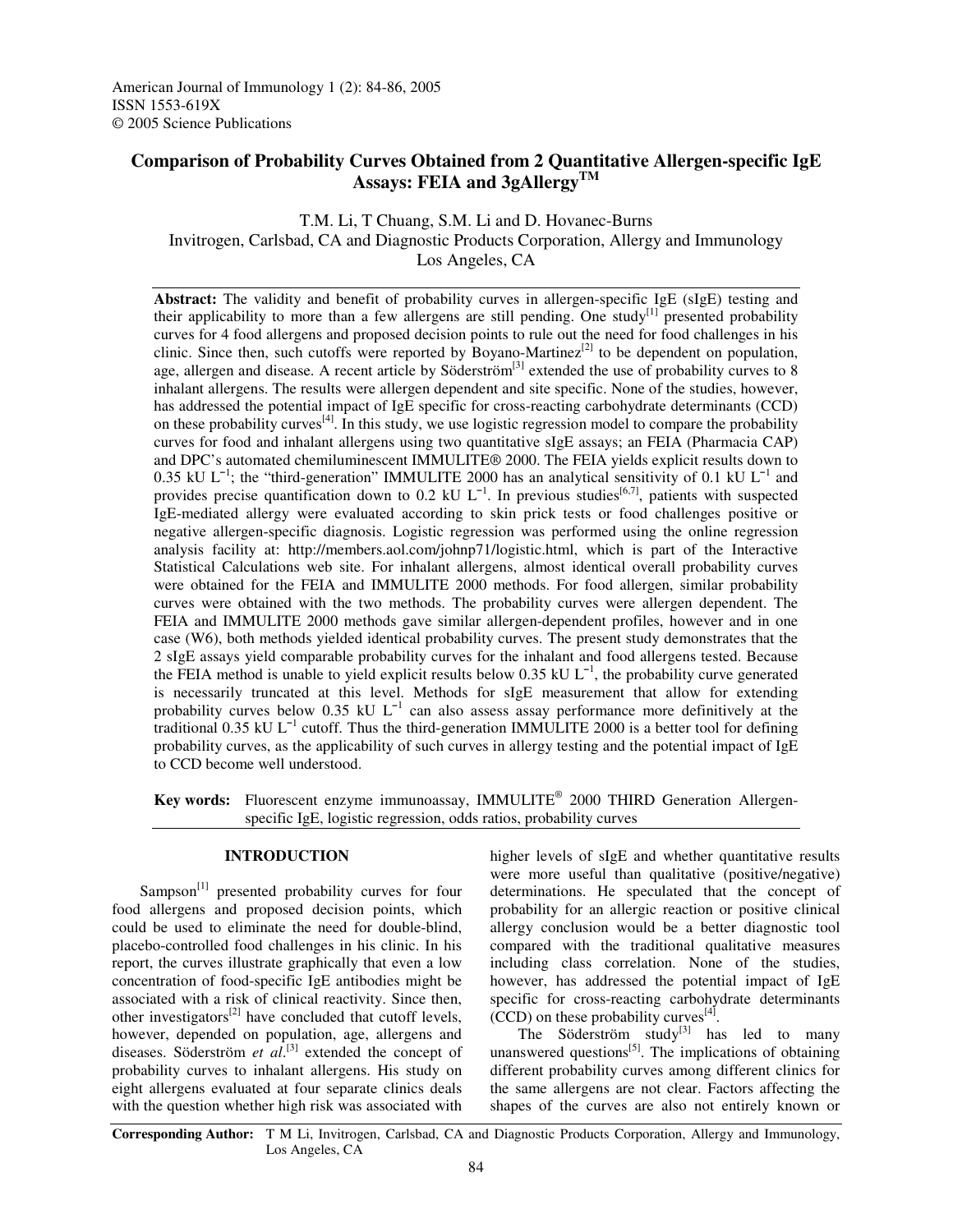explained. For instance, why are the curves for D1 and E1 so different at the four clinics?

In previous studies $^{[6,7]}$ , patients with suspected IgEmediated allergy were evaluated according to skin prick tests and food challenges, respectively. The objective of our study was to apply the logistic regression model in order to compare the probability curves for one food (F2), two insects (I1 and I3) and seven inhalant (D1, D2, E1, G3, G6, T3 and W6) allergens, obtained from two quantitative sIgE methodologies: FEIA and IMMULITE 2000 Third Generation, (3gAllergy).

#### **MATERIALS AND METHODS**

Logistic regression was performed using the online regression analysis facility at: http://members.aol.com/johnp71/logistic.html, which is part of the Interactive Statistical Calculations web site.

For the two insects and seven inhalant allergens, we used skin prick tests<sup>[6]</sup> in clinic 1 as the true status. For F2, we used food challenges in clinic  $2^{[7]}$  as the true status. The same blood samples were subject to FEIA and 3gAllergy analysis.

#### **RESULTS**

In the study performed at clinic 1, almost identical overall probability curves (Fig. 1) were obtained for the FEIA and 3gAllergy methodologies, using the two insects and seven inhalant allergens with N=766 results. Overall model fit gave Chi Square of 308.4 and 253.0, respectively with df=1 and p= 0.0001.

Table 1: Comparison of odds ratios between the 2 methodologies

| <b>Odds Ratios</b> | <b>FEIA</b> | Immulite 2000 | Difference |
|--------------------|-------------|---------------|------------|
| D1                 | 1.0575      | 1.0738        | 0.0163     |
| W6                 | 2.2821      | 2.2489        | 0.0332     |
| ALL                | 1.2964      | 1.1829        | 0.1135     |
| E1                 | 1.1856      | 1.0566        | 0.129      |
| D <sub>2</sub>     | 1.8879      | 1.6615        | 0.2264     |
| F2                 | 1.4072      | 1.1047        | 0.3025     |
| G6                 | 1.7076      | 1.2677        | 0.4399     |
| G <sub>3</sub>     | 1.7202      | 1.2015        | 0.5187     |
| <b>I3</b>          | 2.6032      | 2.0257        | 0.5775     |
| $_{11}$            | 1.1359      | 3.4914        | 2.3555     |
| T <sub>3</sub>     | 2.0204      | 4.582         | 2.5616     |

For the F2 food allergen study done in clinic 2, similar F2 probability curves (Fig. 2) were obtained for the FEIA and 3gAllergy methodologies: N=31 results. Overall model fit gave Chi Square of 19.1 and 17.1, respectively with df=1 and p= 0.0001.

In agreement with Söderström's [3] , probability curves are allergen dependent. The two FEIA and 3gAllergy methodologies, however gave similar allergen dependent profiles (Fig. 3 and 4). With certain allergens, the 2 methodologies can yield identical (W6) probability curves (Fig. 5).

According to Gallagher<sup>[8]</sup>, a positive ratio of 1 to 2 alters disease probability by a small and clinically







Fig. 2:Probability of receiving positive diagnosis at a given sIgE concentration for the F2 cow's milk allergen at clinic 2. Blue denotes FEIA methodology and magenta denotes 3gAllergy methodology

**IMMULITE 2000** 



Fig. 3:Probability of receiving positive diagnosis at a given sIgE concentration for D1, D2, E1, G3, G6, T3, W6, I1 and I3 allergen at clinic 1 using the 3gAllergy methodology



Fig. 4:Probability of receiving positive diagnosis at a given sIgE concentration for D1, D2, E1, G3, G6, T3, W6, I1 and I3 allergen at clinic 1 using the FEIA methodology